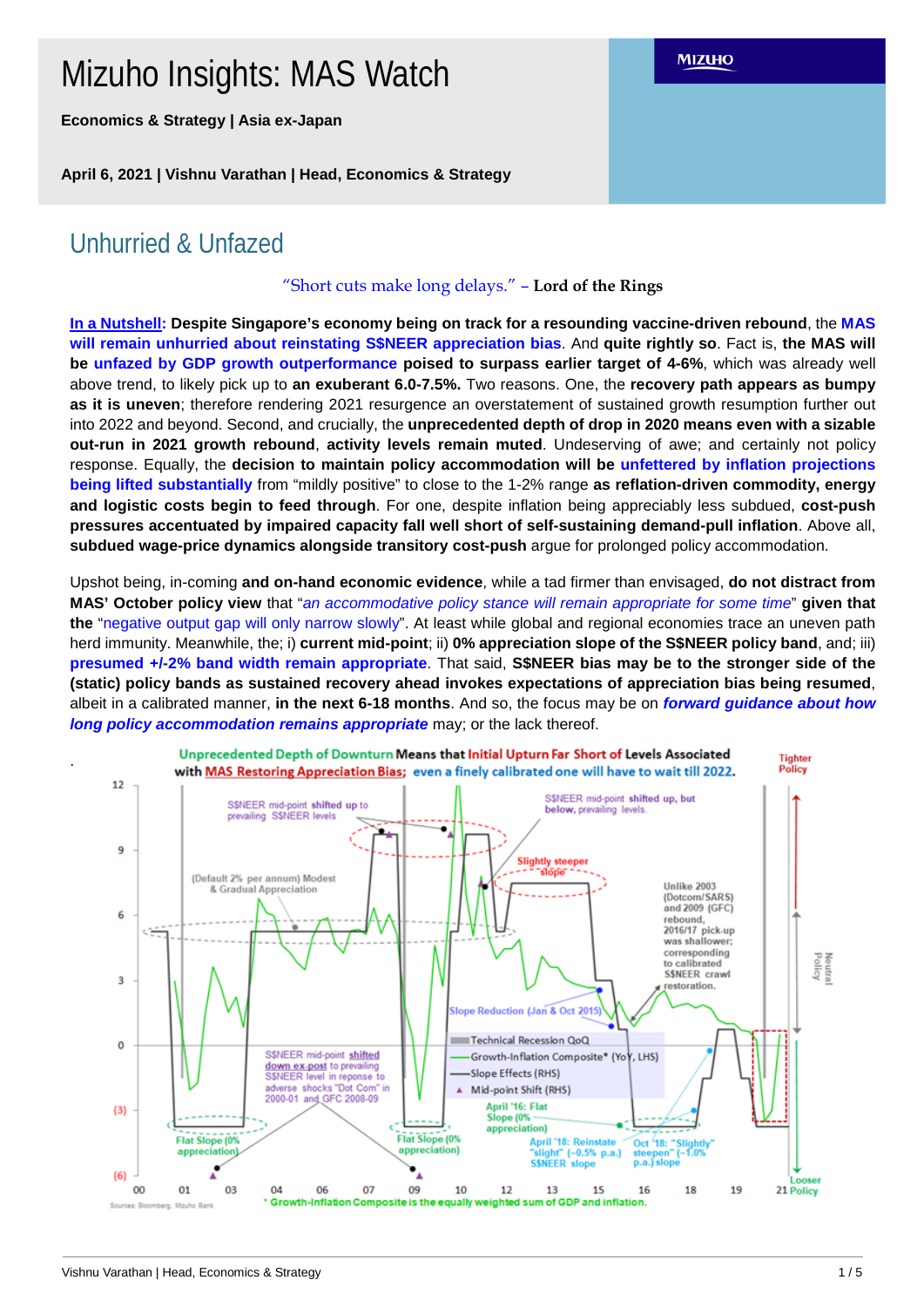#### **Uncontentious, Not Unambiguous**

The **consensus call for the MAS to stand pat, maintaining a flat S\$NEER slope** (0% appreciation bias) is **uncontentious, arguably even unanimous**; as **relatively dire growth-inflation dynamics remain consistent with exceptional policy accommodation** (Chart 1). By contrast, **guidance on how long this policy will be maintained remains highly debatable**. Specifically, **timing the reinstatement of S\$NEER slope appreciation bias** (defacto "modest and gradual" appreciation of the trade-weighted SGD) **is critical**. Especially against the **backdrop of vaccinedependent step-up demand restoration and reflation** fired up by unprecedented global stimulus led by the US being **juxtaposed against exceptionally uneven recovery**. To say the least, **despite current policy consensus, the course ahead is ambiguous**. And **Appreciating** (no pun intended) **triggers/conditions for reinstating S\$NEER appreciation bias** requires congnizance that *cutting short accommodation "make (for) long delays" to recovery*.

### **Not Jumping the Gun**

Table 1. Twenty Years (2000-2020) of Flat S\$NEER Policy Response

| <b>Crisis Response to</b> | Date                 |                                    |                                     |
|---------------------------|----------------------|------------------------------------|-------------------------------------|
|                           | <b>Flatten Slope</b> | <b>Reinstate Appreciation bias</b> | <b>Months of Flat S\$NEER Slope</b> |
| "Dot Com"/SARS            | $Jul-01$             | Apr-04                             | 33                                  |
| "Lehman Shock" GFC        | Oct-08               | Apr-10                             | 18                                  |
| "China Shock"             | Apr-16               | Apr-18                             | 24                                  |
| COVID-19                  | Mar-20               | Apr-21 (??)                        | 12 (??)                             |

Source: MAS, Mizuho Bank

Right off the bat, it appears **premature to restore S\$NEER slope appreciation bias**, even if finely calibrated, **a mere 12 months after a flat (0% appreciation) S\$NEER slope was instituted**; in response to the unprecedented COVID-19 pandemic. And the **MAS has no reason to jump the gun**. **On the contrary**, it has **every reason to exercise an abundance of caution in favour of supporting an entrenched recovery in growth**.

Even a superficial glance reveals **no precedent to revoke the flat S\$NEER accommodation so soon**. For one, **prior to COVID-19**, this sparingly exercised **flat S\$NEER slope response** to adverse shocks (such as; i) the back-to-back "Dot Com" and SARS shocks; ii) the Global Financial Crisis (GFC) precipitating from the "Lehman Shock", and; iii) the aftermath of the "China shock" of 2016) has **spanned 18-33 months**. And quickest reversal (in 18 months) was in the context of roaring surge in demand and commodity prices post-GFC, which is clearly not the case now. The bigger picture is that the **severity of economic downturns/adverse shocks which invoke a flattening of the S\$NEER slope by the MAS, only experienced on four occasions in the last 20 years** (including in response to COVID-19 last March), **typically require a longer period of policy accommodation** for adequately self-sustaining recovery.

**Growth Recovery: Welcome Improvement, but Lacks Depth & Breadth**

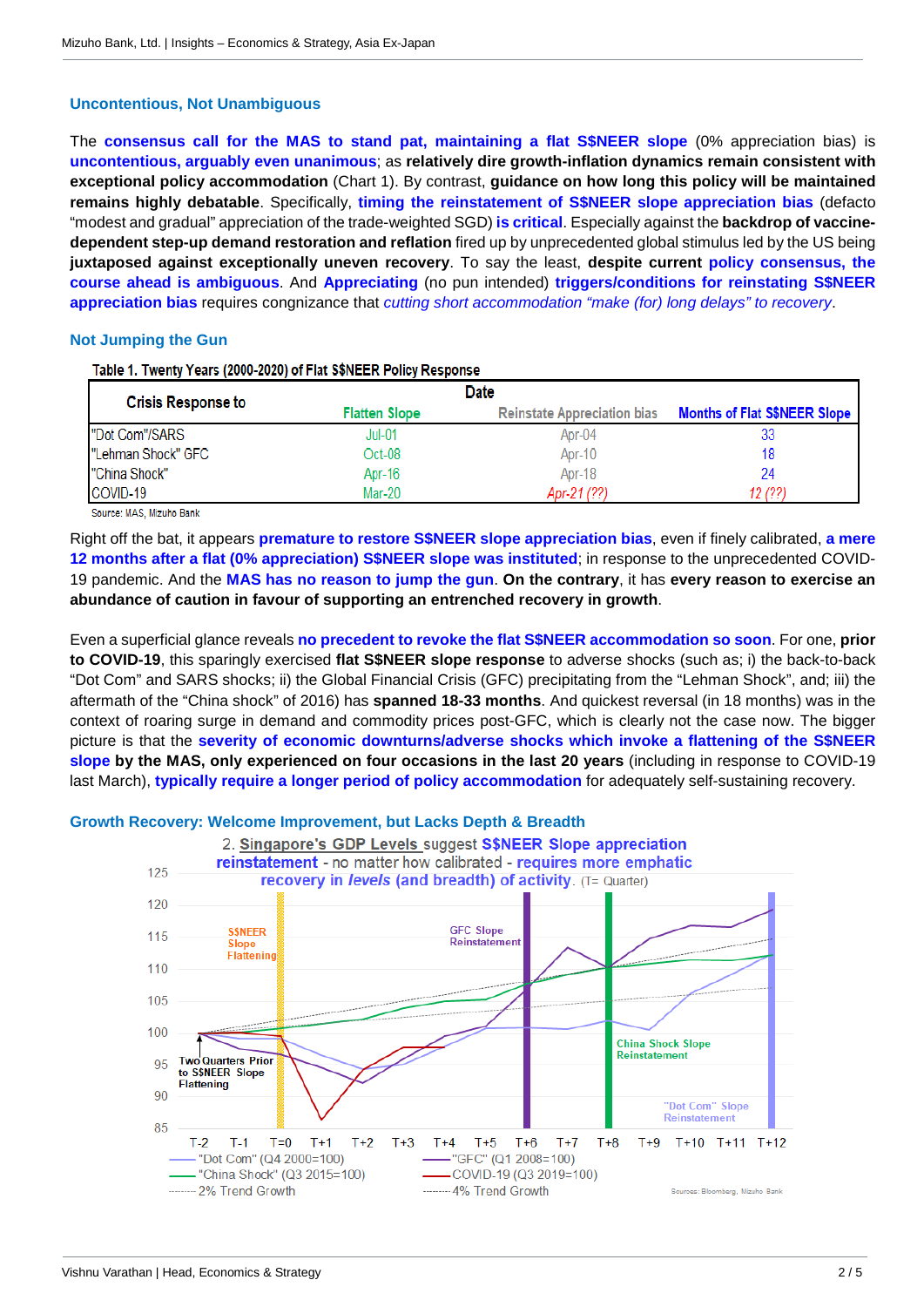And it is on account of the unprecedented negative shock to growth coupled with a more uncertain and bumpier recovery path that suggests that the **MAS justifiably ought not only to be unhurried in restoring S\$NEER appreciation bias**, but **more importantly** it should be **unfazed by the headline out-performance in GDP** growth.

Admittedly, **rosier-than-feared numbers on growth surprising since H2 2020**, culminating **in 2021 GDP growth being primed for a headline outperformance of 6-7%** (by most analysts' estimates) to compensate for the 5.4% drop in 2020, **appears to set the stage for a resounding rebound** in economic activity. But this is **a distortion that masks the severity of the pandemic downturn** on two counts.

First, and critically, the depth of the downturn not only has a propensity to leave more lasting damage, impeding sustained and full recovery, but a highly uneven and bumpy recovery across sectors and countries, undermine the ability to sustain the low-hanging rebound from 2021.

Second, the **unprecedented depth of the downturn means** that **even with solid headline growth rate rebound**, **activity levels remain far more subdued vis-à-vis pre-crisis compared to corresponding periods of previous crises, when S\$NEER slope was flattened** (Chart 2). So necessarily, whether the **timeline for reinstatement of S\$NEER appreciation bias** is 18, 24 or even 36 months will **depend on the course of economic recovery in a postpandemic world in which US-China tensions will persist, if not proliferate further**.

#### **Inflation: Looking Past Transitory Cost-Push**

Admittedly, with the **sooner- and stronger-than-expected rebound in cost-push pressures**, **led by oil/energy** prices along with other **commodities** and **logistics**, **fired up by reflationary policies** and **accentuated by capacity constraints** from COVID restrictions/impediments means that inflation is expected to pick up more briskly alongside growth. And we expect the **MAS to revise up inflation projections from "mildly positive" to substantially closer to the 1-2% range**. But this is **a technical note not a cause for tectonic policy recalculation**.

Point being, the **MAS will look through transitory cost-push pressures** that are **exacerbated in the headline by exceptionally soft base effects due to the pandemic**. More importantly, given expectations for subdued wage dynamics resulting in **suppressed wage-price risks**, the MAS will be rightly assess that **not all inflation are equal and critically, not all inflation equals to policy response**.

In short, **inflation will take a backseat as policy is trained on lingering risks of bumpy, uneven growth recovery**. In fact, quite perversely, in the case of unexpected negative revenue shocks into late 2021, cost-push pressures risk being ultimately deflationary insofar that it will suppress demand via weaker profit/discretionary income mechanics.



#### **S\$NEER Policy: Holding Levels**

Jan-15 May-15 Sep-15 Jan-16 May-16 Sep-16 Jan-17 May-17 Sep-17 Jan-18 May-18 Sep-18 Jan-19 May-19 Sep-19 Jan-20 May-20 Sep-20 Jan-21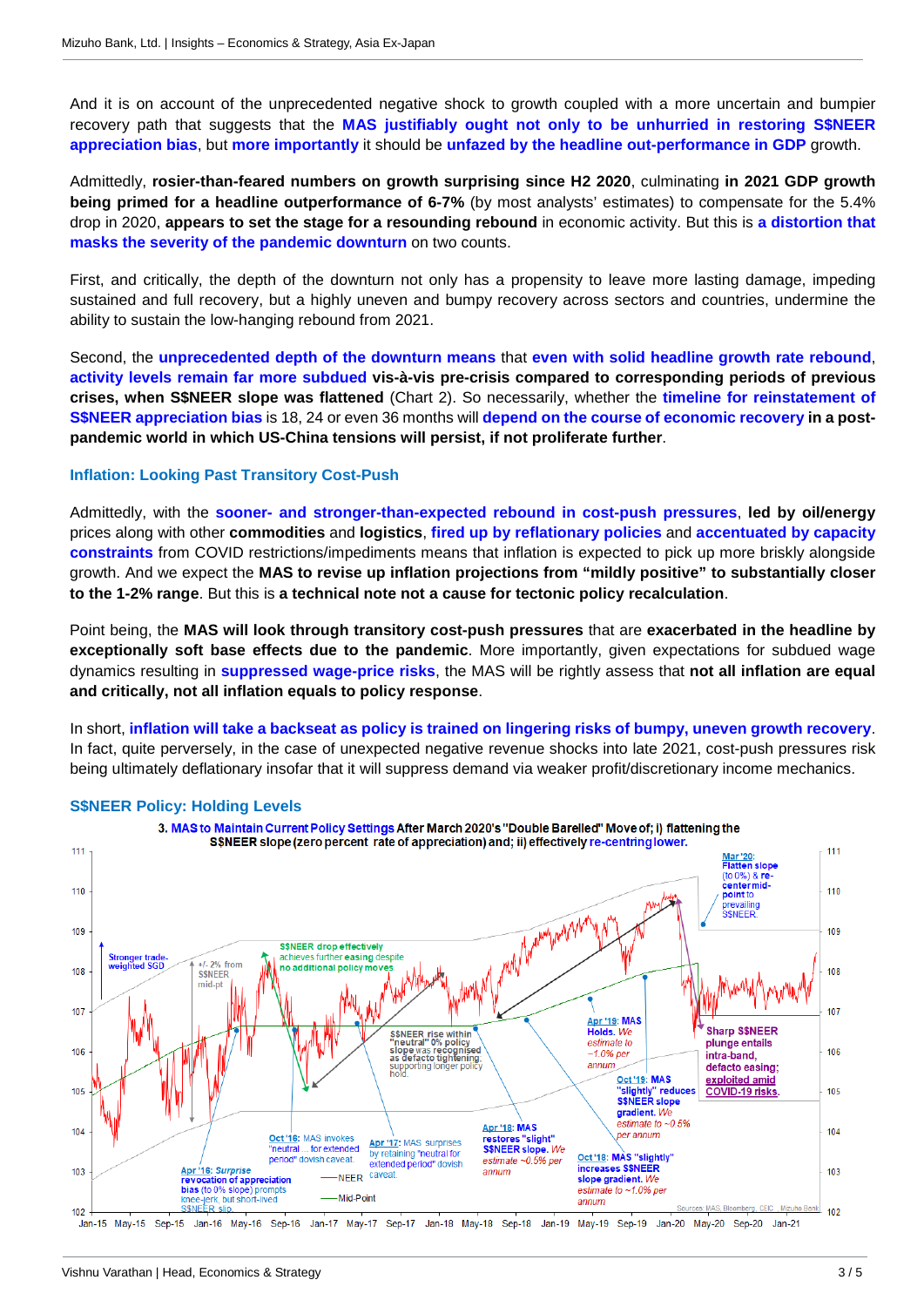**Working back from the policy consensus for a hold**, specifically to maintain policy bands with 0% appreciation bias, what is notable is that **the policy intent is for broadly stable S\$NEER levels over the next six months at least**. However, the **accepted and inadvertent policy impact is calibrated tightening** at the margin **as the S\$NEER has drifted further to the strong side of the policy bands**.

Two take-aways from that are; i) **policy settings have been fine-tuned** within the presumed +/-2% "free-play" of the policy bands to adjust **for positive surprises to economic growth**, but *without undermining the policy accommodation intended* and; ii) **as a result, the MAS has fewer reasons to rush into reinstating appreciation bias** for the S\$NEER.

So the **S\$NEER policy band is set to be held in place in April**; and more likely than not through 2021 as lingering risks to growth (both the depth and breadth) remain a bugbear. **But a static policy band is not necessitate an inanimate S\$NEER that has fair wiggle room**; albeit a lot more to the downside at this juncture. Critically, S\$NEER policy bands do not correspond to fixed USD/SGD range.

#### **SGD: Mainly USD-Driven; Decreasing Scope for Out-performance**

Instead, **USD trend will remain as the predominant force in determining USD/SGD moves** as was the case with a depreciating USD through most of 2020, lifting SGD (lowering USD/SGD) trading range corresponding to the fixed S\$NEER policy band (Chart 4). Meanwhile, even as **SGD out-performance on a trade-weighted basis** remains compelling, *in anticipation of MAS shifting gears as a result of vaccine recovery*, this "outperformance" has **been baked in to a large extent**. And so, **scope for sustained SGD out-performance** in the absence of imminent upside in S\$NEER policy bands could get **somewhat more limited in coming months**.



Jan-14 Jun-14 Nov-14 Apr-15 Sep-15 Feb-16 Jul-16 Dec-16 May-17 Oct-17 Mar-18 Aug-18 Jan-19 Jun-19 Nov-19 Apr-20 Sep-20 Feb-21